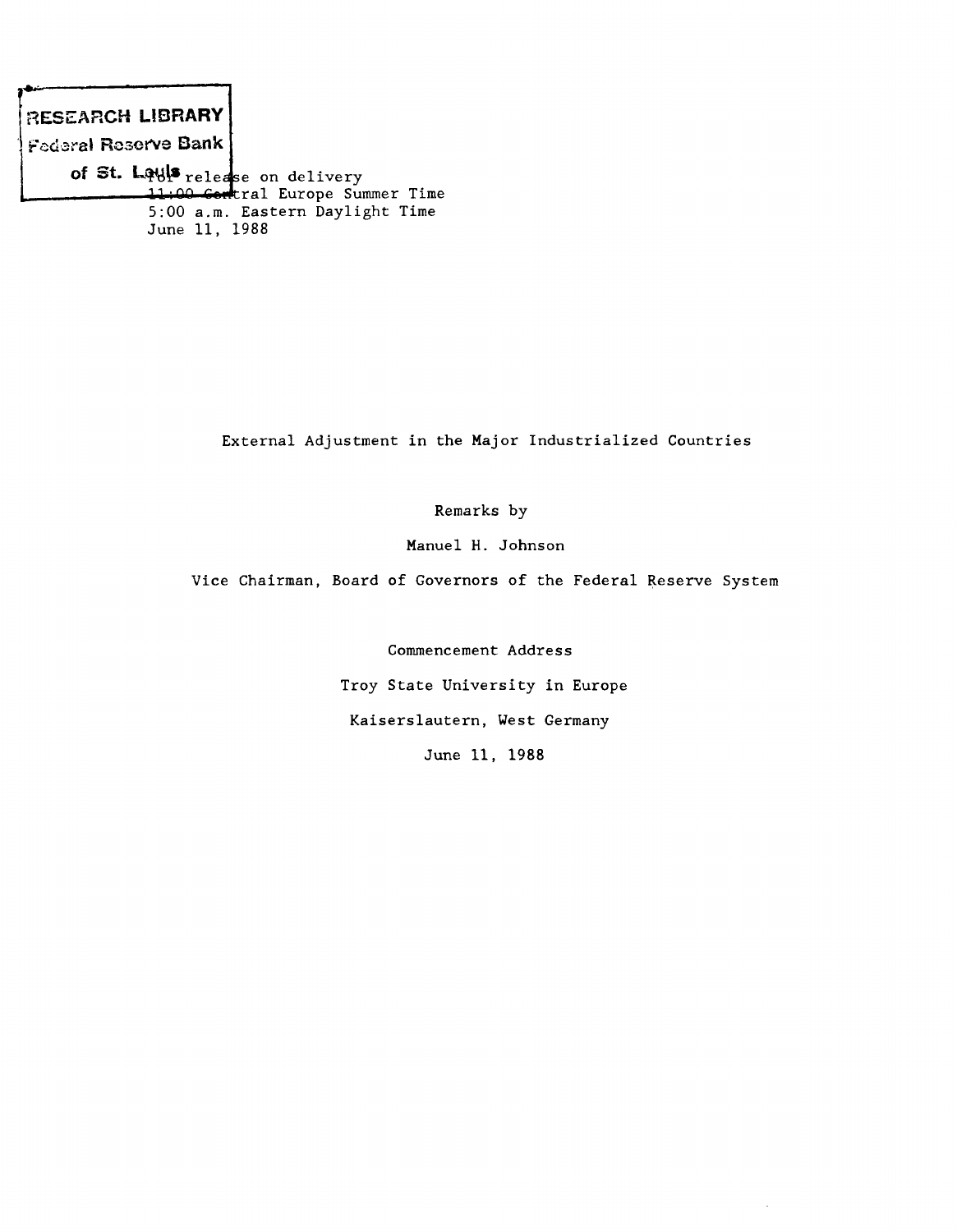**It is an honor to join you in celebrating the graduation of the Class of 1988 of Troy State University in Europe. As an alumnus of Troy State in Alabama, who carries fond memories and appreciation of my educational experience at this center of learning, I welcome you into the ranks of Troy Slate alumni. You too can look ahead with pride and confidence. Your experiences here at this institution have prepared you well for the challenges that face you.**

**There is something unique about your experience here at TSU. You are receiving a degree from an American institution on foreign soil, while many of you, I understand, have been stationed here in the U.S. Armed Forces. You, thus, have not only been exposed to various academic disciplines, but you have also benefitted from living in another economic, political, and cultural environment.**

**Your experiences living and studying abroad will serve you well. We live in a world that is highly integrated and economically and politically complex. A citizenry that is acquainted with the international dimension of these relationships will be productive participants in international ventures and will lend support to efforts** to address issues of common concern in a spirit of understanding and **cooperation.**

**I congratulate you all for participating in that effort, and I look forward to your contributions in the years ahead.**

**This leads me to the subject of my talk today: the adjustment of international trade imbalances. This problem involves adjustment and cooperation that challenges economic policymakers throughout the industrial world.**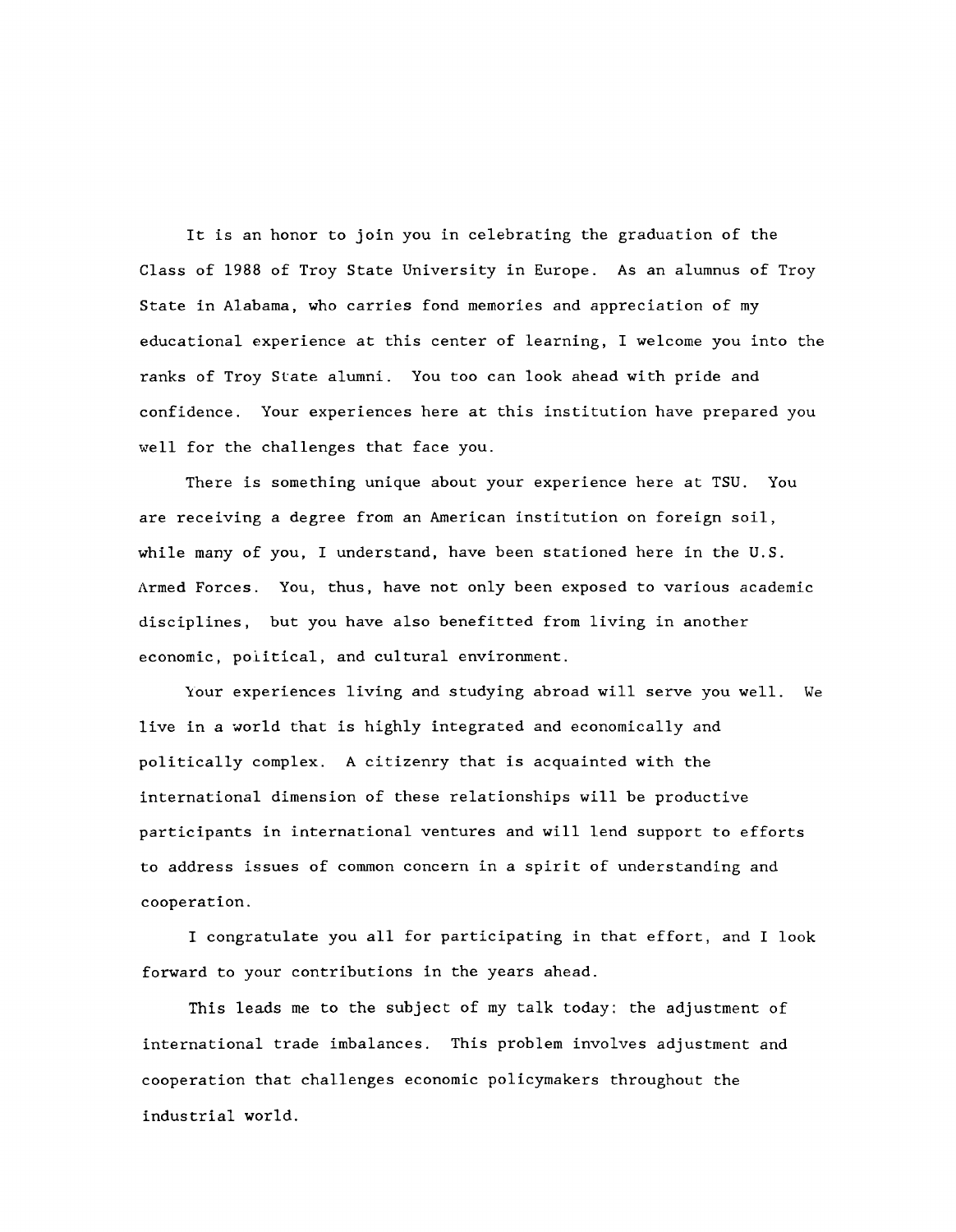**In recent years, the United States has recorded large current account deficits -- defined as the difference between what U.S. suppliers of goods and services sell to other nations and what U.S. consumers and producers buy from other nations plus our net earnings (or payments) on our international investment position. This deficit totalled \$160 billion in 1987 -- roughly 3-1/2 percent of nominal U.S. GNP. In dollar terms this external deficit is unprecedented, and as a share of our nation's output it is high relative to our experiences since World War II. At the same time, many of our trading partners have recorded large current account surpluses.**

**Continuation of such large external imbalances among industrial countries is likely not sustainable. As a result, a corrective process is underway to reduce these imbalances to more manageable proportions. This process involves changes in relative prices, including exchange rate changes, and relative income among major trading nations.**

**The multilateral nature of the U.S. external imbalance deserves emphasis. Current account balances of all nations combined, in principle, add up to zero. One country cannot have a current account deficit without at least one other country having a current account surplus. There are other large industrial countries that have large external surpluses, large by historical standards and relative to their output. In 1987, Japan had an external surplus of roughly \$87 billion, or 3-1/2 percent of its GNP. Likewise, Germany recorded an external surplus of roughly \$45 billion, or 4 percent of its GNP. And a number of smaller, so-called Newly Industrialized Economies -- among them Taiwan and South Korea -- also have relatively large external surpluses.**

**These large external imbalances are the result of a process that began much earlier in this decade. A simple explanation for the**

 $-2-$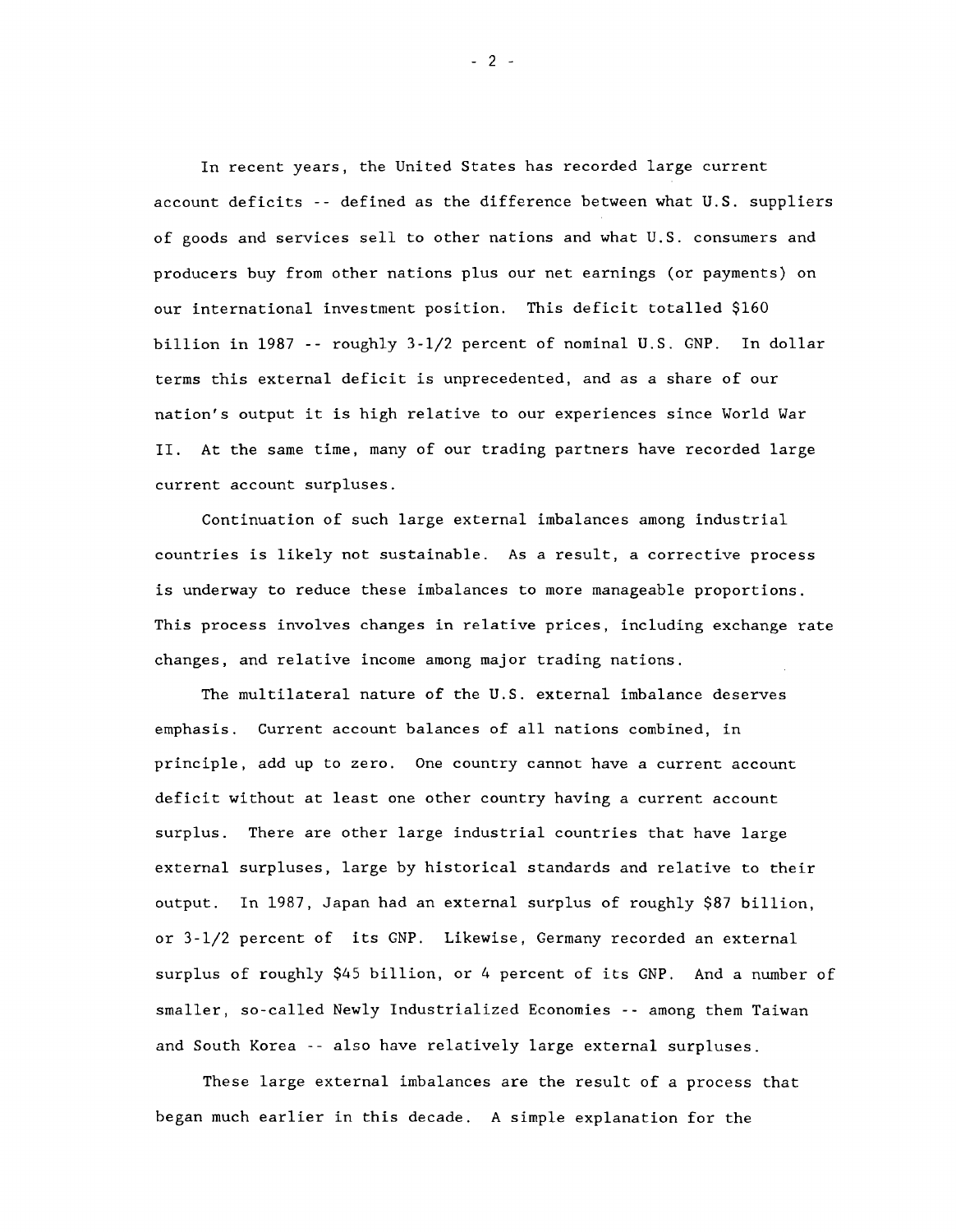**emergence of the large U.S. current account deficit in the early 1980s is that it was the consequence of the appreciation of the U.S. dollar vis-avis other major currencies from 1980-1985.**

**The U.S. dollar appreciated from 1980 to its peak in 1985 by almost 60 percent against the currencies of the major foreign industrial countries. The rising dollar during this period led to a decline in exports from the United States as U.S. producers were priced out of foreign markets. At the same time, the sharp appreciation of the dollar made foreign goods very attractive to U.S. consumers and producers, thereby leading to an increase in U.S. demand for imports.**

**A contributing factor to this strong appreciation, particularly in the lattor phase, was high U.S. real interest rates relative to foreign rates, and the perception of profitable investment opportunities, which sharply increased the demand for dollars relative to other currencies.**

**The relatively high real interest rates of the early 1980s reflected a combination of historically high budget deficits, dramatic changes in personal and business marginal tax rates, and tax incentives for increased investment in the U.S. Together these policies increased the supply of capital to the United States. At the same time, disinflationary monetary policies were being pursued worldwide in an attempt to reduce inflation and the inflationary psychology bred during the mid- and late-1970s. Growing investment opportunities in the United States were a contrast to the relative dearth of profit opportunities elsewhere in the world. In addition, the dollar was attractive as a "safe haven" because of the perception of political instability in some other parts of the world.**

**There is a linkage between a country's external balance and internal balance. The external balance in any country can be directly**

 $-3 -$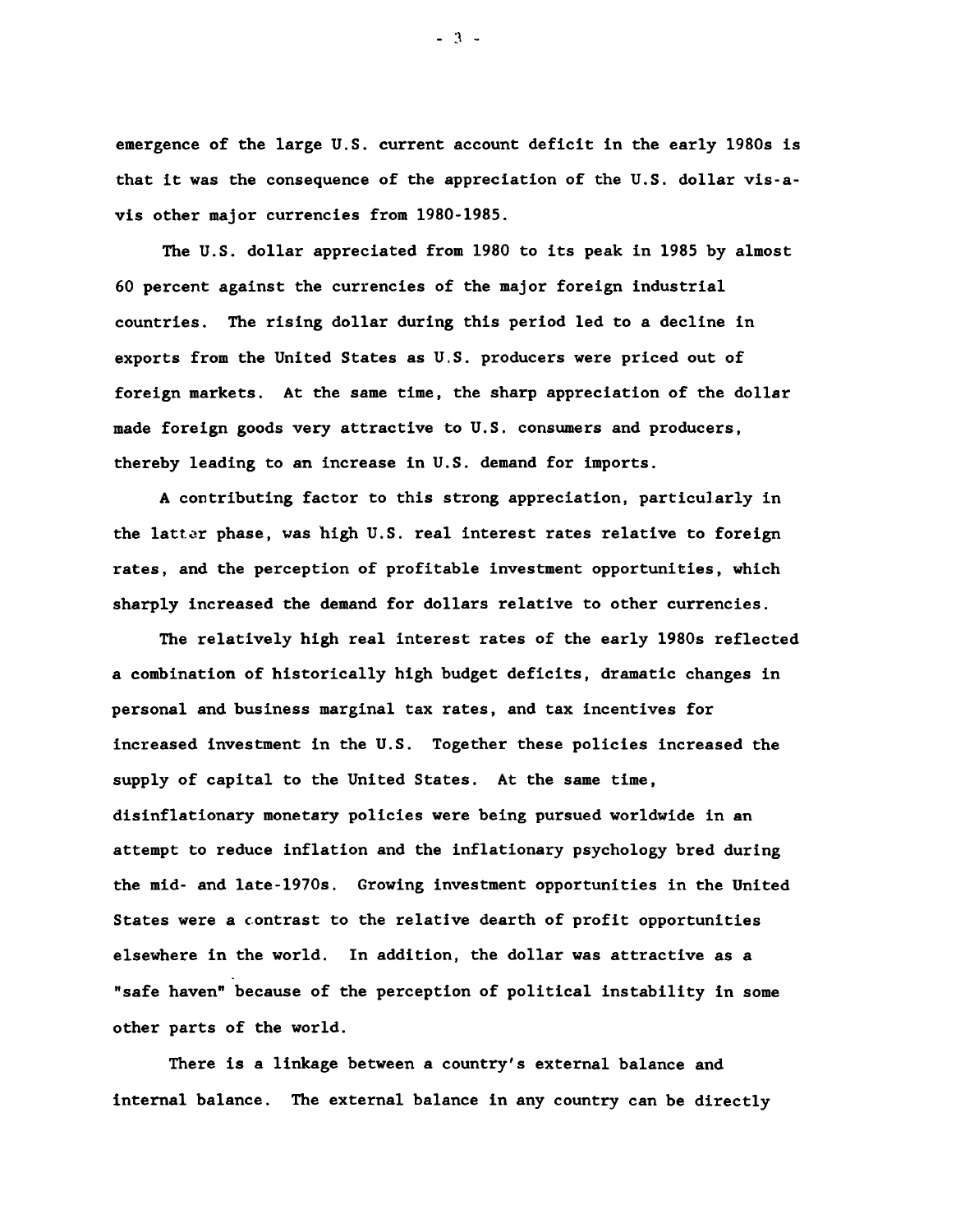**linked to savings and investment decisions (or expenditure and production decisions) made by its residents, including budgetary policies pursued by its government. The difference between domestic investment and domestic sources of financing, including government savings or dissavings, must be met by foreign sources of savings. If a country wishes to invest more than it saves (or spend more than it produces), this excess must be financed by a net inflow of foreign capital. Everything else equal, the higher is the government budget deficit --or government dissaving -- the greater will be the need to borrow from abroad. The borrowing is manifested in various financial transactions and may be associated with interest rate and exchange rate movements.**

**Any country with an external deficit must, therefore, borrow from external sources in order to finance that deficit. It is the same as when a household spends more than it earns; the household must borrow to make up the deficit. Countries that are lending are generating domestic savings in excess of domestic investment and a surplus of exports over imports. Japan and Germany are currently large net lenders to the rest of the world, and the United States, given its large current account deficit, is a large borrower.**

The process of reducing the external balance in the United States **is already underway in both nominal and real terms. Net exports of goods and services in real terms (that is adjusted for price changes) began to improve toward the end of 1986 and have continued to improve since. Moreover, although improvement in the nominal trade figures to date has been less, the trade data for the first three months of this year indicate that the U.S. trade balance improved considerably from its level last year. We anticipate a continuation of this trend of lower U.S. trade deficits in the year ahead.**

**- 4 -**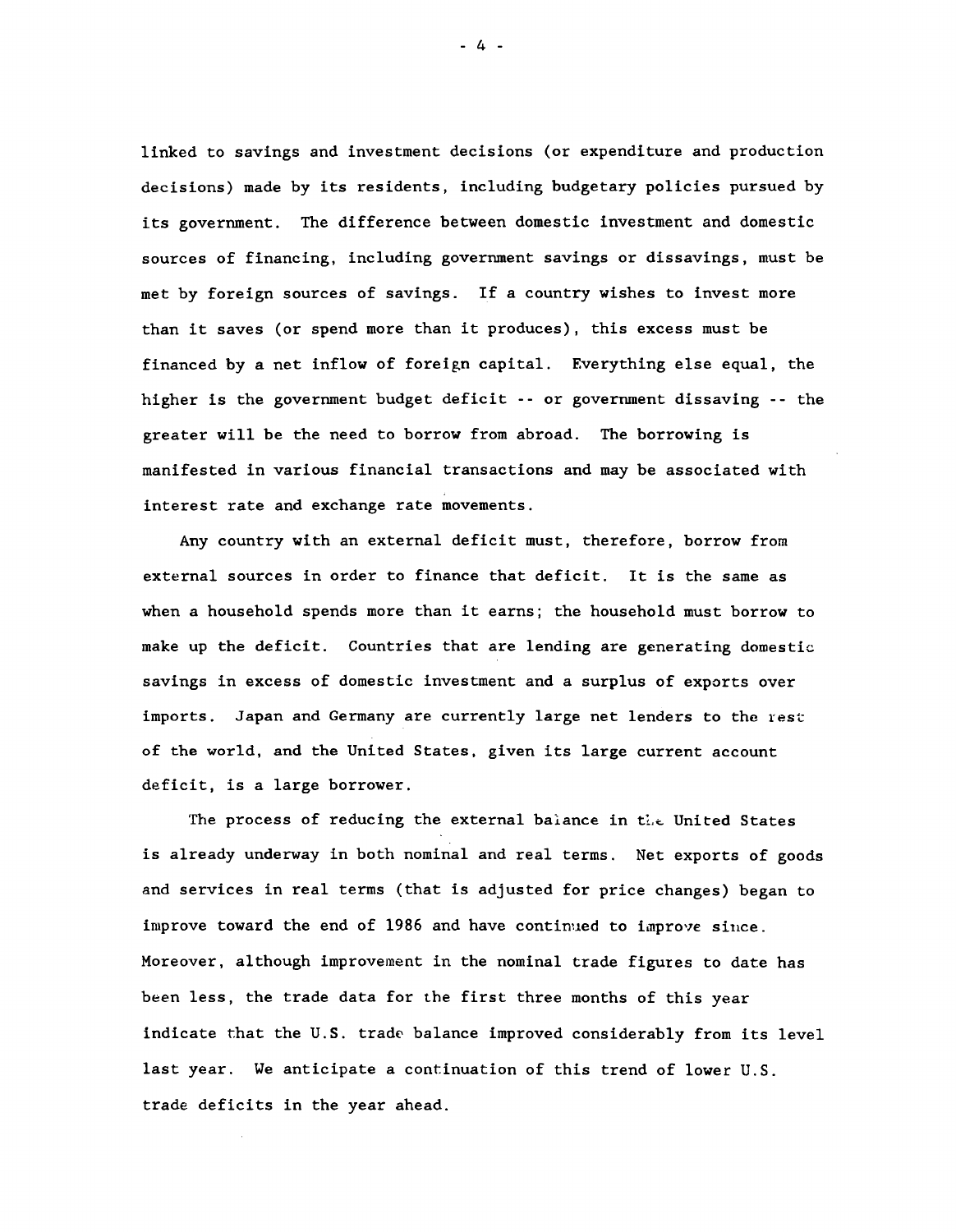**One reason forecasters are predicting a continued reduction in the U.S. external deficit is the fairly continuous and dramatic depreciation of the dollar since early 1985 to a level close to where it started in 1980. Although the trade accounts have shown less adjustment than some would have anticipated from such a sharp depreciation, there are technical reasons for expecting a delayed adjustment. Trade volumes react with a fairly substantial lag to changes in prices. Dollar prices of imports typically respond with a lag to changes in exchange rates. And the dollar's continuous depreciation has meant that a series of socalled J-curve effects would have tended to obscure the improvement in the underlying current account position for a period of time. These Jcurve effects occur because import volumes adjust more slowly than import prices. Thus, when the dollar depreciates, the cost of imports rises initially, and the trade balance weakens.**

**Adjustment of external imbalances should occur without imposing undue strains on other countries involved in the multilateral trading process. Thus, it would be undesirable to have Japan's surplus increase with, for example, the developing countries, or some of the smaller European countries at the same time as it succeeds in lowering its** surplus with the United States. What is necessary is a reduction **of Japan's total global surplus.**

**A consequence for Japan of a smaller total external surplus is that the external sector's contribution to Japan's total GNP growth is weakened. Alternative sources of aggregate demand, therefore, will be necessary to sustain a reasonable growth rate. Japan, like other surplus countries, is reducing the contribution to its overall growth from international or external sources and increasing the contribution to growth from domestic or internal sources. For this to continue, a**

- 5 -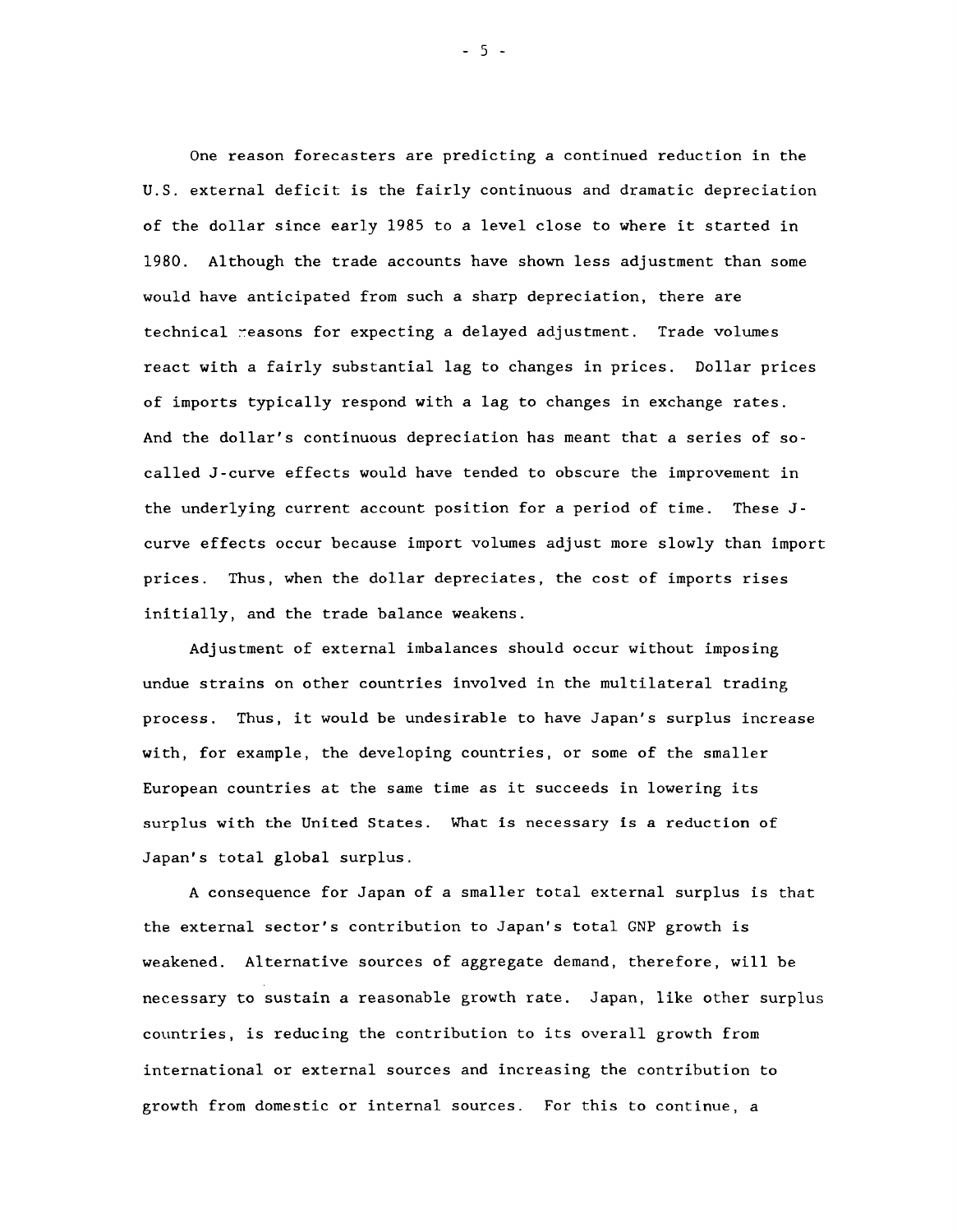**balance of domestic and internationally oriented policies must be pursued, in Japan and elsewhere.**

**In 1987, Germany's bilateral surplus with the United States declined slightly but its surplus with its European trading partners increased. This sort, of adjustment has economic and political consequences within the European Community and within the European Monetary System. It places strains on the currencies in the deficit countries within the European Monetary System. And through these pressures in exchange markets it places strains on trading relationships and can affect levels of production and employment in the deficit countries of the European Community. To reduce its total external surplus, Germany, like Japan, must increase the contribution to growth from internal or domestic sources relative to the contribution from international or external sources.**

**In summary, a large part of the global adjustment process is the achievement of a better balance between saving and investment behavior. The United States must provide a better environment for domestic saving. An increase in U.S. domestic saving relative to domestic investment would reduce the U.S. dependence on foreign capital and allow U.S. interest rates to be lower than they might otherwise have to be. Likewise, other countries, including among others, Japan and Germany, must become less dependent on their export sectors for growth. They must encourage the further development of their domestic markets and thereby increase domestic investment relative to domestic savings.**

**But this may not be accomplished easily and smoothly if left to international financial markets alone. There is a sensitive policv balance that must be struck between domestic and international policv**

**- 6 -**